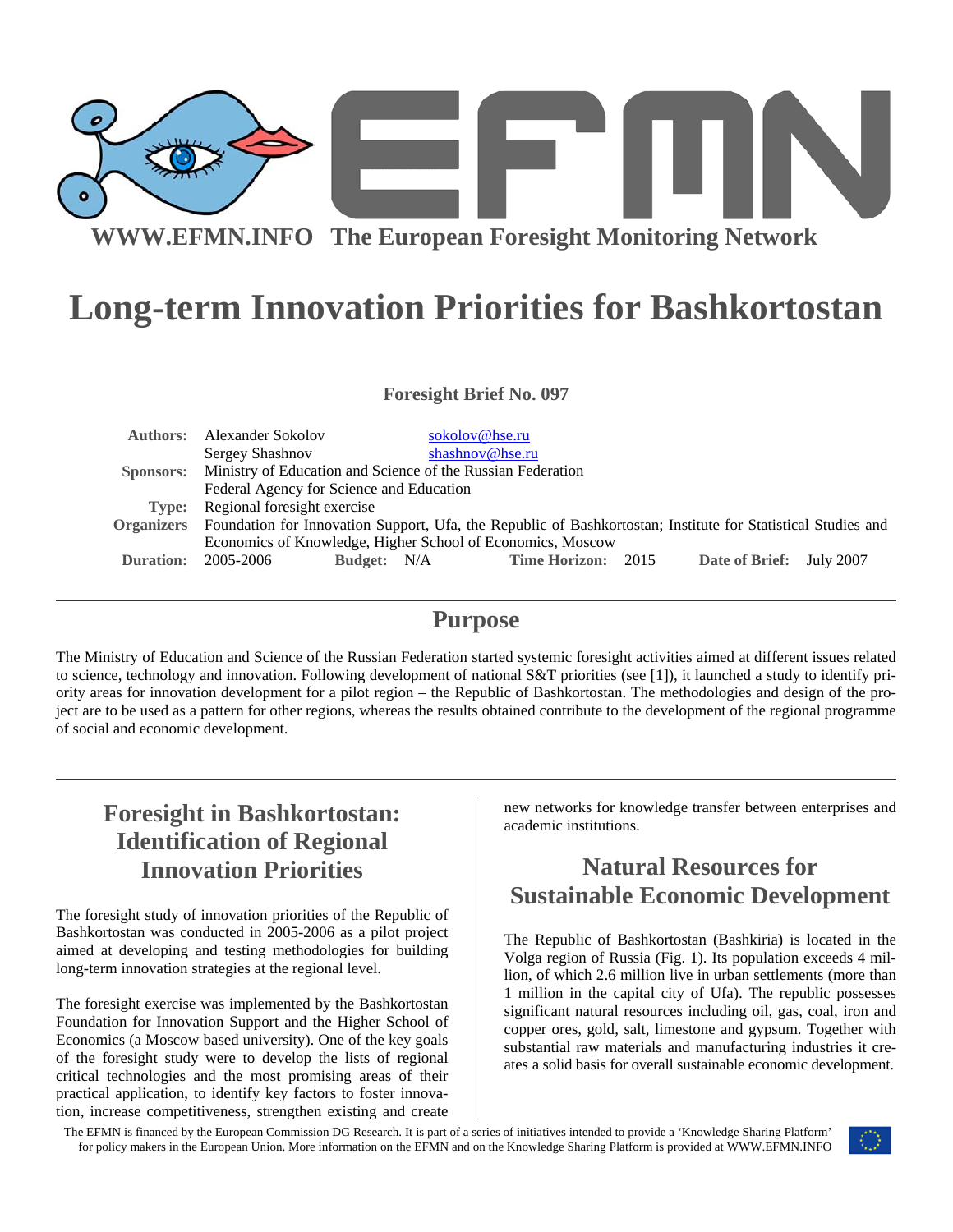

**Fig. 1: Republic of Bashkortostan** 

#### **Recent Economic Growth**

For the last few years Bashkortostan has been demonstrating significant economic growth: in 1998-2005 the GRP and the volume of industrial production have grown by more than 50%. The major contribution to this growth has been made by the oil sector and manufacturing industries.

#### **Low Level of Innovation Activity**

Despite the relatively good position of Bashkortostan compared to most of the other Russian regions, the Republic's authorities consider that substantial economic potential, rich natural and human resources per se cannot secure future wellbeing of the region.

The low level of innovation activity, weak linkages between industries, R&D units and universities hamper regional development. The share of innovation products and services constituted only 4% of total sales and 1% of exports in 2005. Intramural R&D expenditure in the Republic did not exceed 0.5% of GRP. Even though the limited budget funds allocated on R&D are mostly distributed on the institutional basis (with respect to size of relevant R&D units) with a very small share of funds that are subject to competition.

The technology transfer networks are underdeveloped, and industrial enterprises prefer to purchase from abroad (sometimes obsolete) turnkey technologies despite the fact that in the region there exist world-class research teams.

#### **How to Catch Up?**

One of the key goals of the Foresight study was to identify key factors to foster innovation, increase competitiveness, strengthen existing and create new networks for knowledge transfer between enterprises and academic institutions.

The general objective of the project was to develop methodologies for identification of regional innovation priorities with respect to both regional peculiarities and national interests.

Among the specific tasks there were:

- assessment of Bashkiria's S&T and innovation capacities;
- benchmarking regional S&T potential against other Russian regions and the federal level;
- identification of key factors ensuring sustainable innovation development;
- selection of regional critical technologies and the most promising areas of their practical application;
- contribution to the regional strategy for social and economic development.

#### **Finding the Balance between Regional and National Priorities**

The set of methodologies was selected with respect to best available practices [2]. It was, on the one hand, based on a general approach and envisaged expert assessment of regional S&T and innovation capacities vis-à-vis federal S&T priorities in order to identify the breakthrough fields able to provide competitive advantages both to the regional enterprises and to Russia as a whole. On the other hand, the methods were customised for the region and included SWOT analysis and detailed studies of innovation demand (from regional enterprises for new technologies) and supply (capacities of regional R&D units and universities to develop relevant technologies).

A set of regional critical technologies was developed on the basis of SWOT analysis, interviews, expert surveys and brainstorming seminars. For each area an expert panel (15 to 20 leading researchers and specialists from industrial enterprises) was created that was engaged in the project activities during the whole period of its implementation.

The project design envisaged sequential use of particular methods with the aim to provide evidence-based analysis, maximum utilisation of expert knowledge, interaction and creativity by expert participation.

The whole foresight process was designed with respect to the national priority areas for S&T and critical technologies developed by the Russian Ministry of Education and Science and approved by the President of the Russian Federation in 2006 [1]. While developing the methodology of selecting the regional innovative priorities, consistency with the approaches applied earlier at the federal level (for details see [3]) was assured.

National critical technologies and relevant lists of the most promising goods and services (to be produced on the basis of those technologies) were examined with respect to regional socio-economic needs (demand side) and S&T capacities (supply side) of the R&D institutions and universities. Each critical technology was subsequently split into a set of particular technology fields, which were analysed by expert panels. Those of them that were expected to contribute to innovation development got the highest ranks and were used as a basis for the selection of priorities.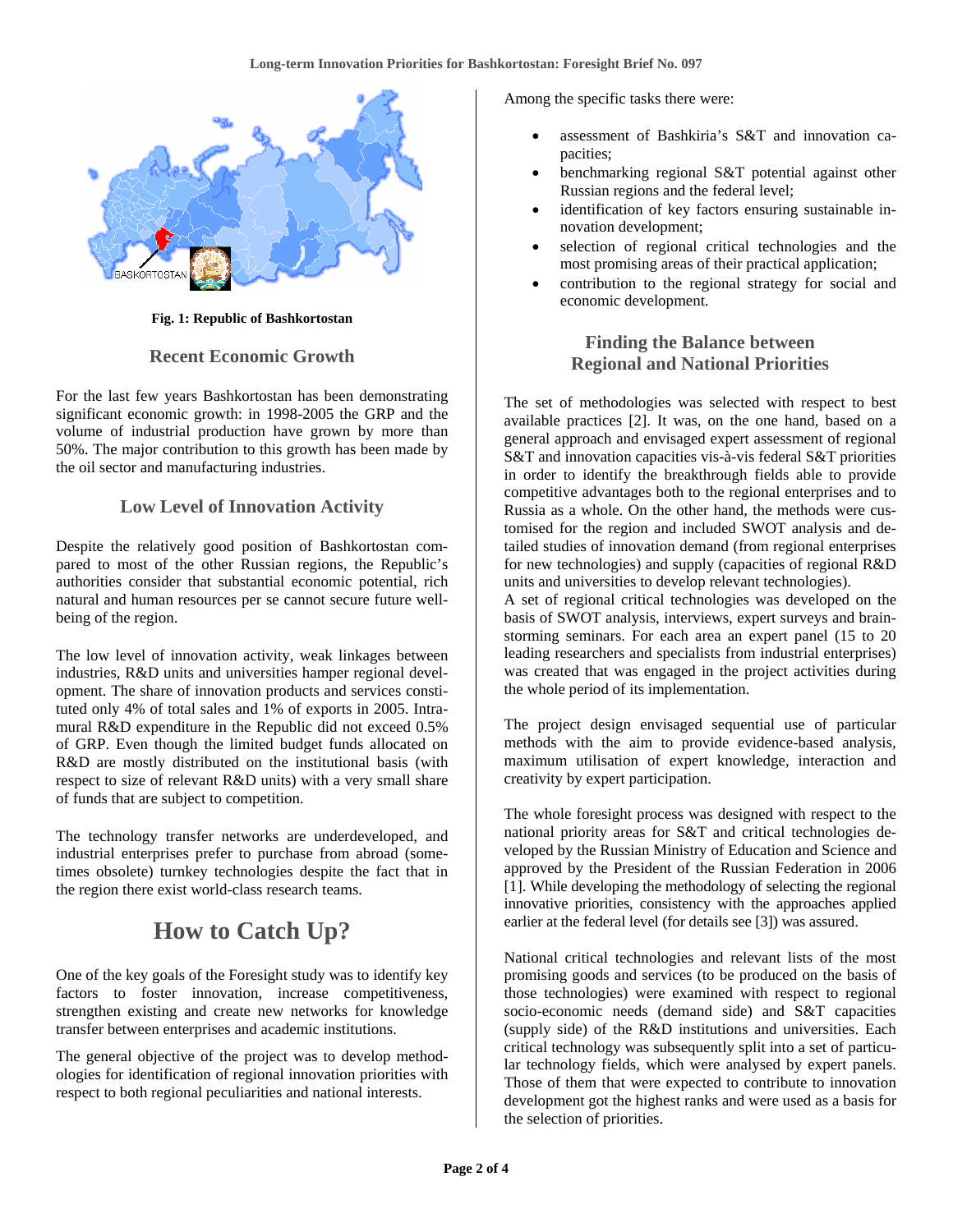

**Fig. 2: National critical technologies vs. regional supply and demand**

The analysis of 190 technology fields (which combined for 34 national critical technologies) has shown that most of them are either better developed and highly demanded or vice versa are underdeveloped and less demanded. It means that the regional S&T capacities are potentially well suited to meet needs of local industry and society (Fig. 2). Most of the exceptional cases (high demand and poor supply) were related to power generation technologies.

### **Seven Key Technology Areas**

The following seven technology areas in bold letters have been chosen as the regional innovation priorities:

The work of expert panels has resulted in lists of regional critical technologies.

| <b>Information and telecommunication</b>                        |  |  |
|-----------------------------------------------------------------|--|--|
| Intellectual management systems                                 |  |  |
| Processing, storing, transmission and protection of information |  |  |
| Distributed computing and systems                               |  |  |
| Production of software                                          |  |  |
| <b>Nanosystems and materials</b>                                |  |  |
| Volume nanostructure materials                                  |  |  |
| Surface nanostructure materials                                 |  |  |
| Composite polymers and elastomers                               |  |  |
| Composite and ceramic materials                                 |  |  |
| Membranes and catalytical systems                               |  |  |
| <b>Living systems</b>                                           |  |  |
| Bioengineering and cell technologies                            |  |  |
| Enzymatic, bioartificial, biosynthetic and biosensor tech-      |  |  |
| nologies                                                        |  |  |
| Biomedical and veterinarian technologies of life support        |  |  |
| and protection of human beings and animals                      |  |  |
| Medicines                                                       |  |  |
| Diagnostics, medical treatment, and preventive treatment        |  |  |
| of the diseases                                                 |  |  |
| <b>Manufacturing</b>                                            |  |  |
| Mechatronics modules based equipment                            |  |  |
| Forming, thermal processing, control and assembly               |  |  |
| Laser and plasma technologies                                   |  |  |

| Energy                                                     |  |  |  |
|------------------------------------------------------------|--|--|--|
| New and renewable sources of energy                        |  |  |  |
| Energy production from organic raw materials               |  |  |  |
| Energy saving systems for transportation, distribution and |  |  |  |
| consumption of heat and energy                             |  |  |  |
| <b>Rational use of nature</b>                              |  |  |  |
| Monitoring and forecasting the state of atmosphere and     |  |  |  |
| hydrosphere                                                |  |  |  |
| Resource assessment and forecasting the state of litho-    |  |  |  |
| sphere and biosphere                                       |  |  |  |
| Processing and utilisation of technogenic wastes           |  |  |  |
| Decreasing risks and damages of natural and technogenic    |  |  |  |
| catastrophes                                               |  |  |  |
| Environmentally safe exploration of layers and extraction  |  |  |  |
| of minerals                                                |  |  |  |
| <b>Transport and aviation</b>                              |  |  |  |
| Managing new generation transportation systems             |  |  |  |
| Aviation engineering                                       |  |  |  |
| Energy-efficient engines for transportation systems        |  |  |  |

Among the most promising societal and economic implications the experts indicated the following product groups:

**ICT:** software development tools, CAD/CAM/CAE for oil and gas well-drilling, power engineering and other applications, systems for data protection and distributed computing for GRID-technologies;

**Nanosystems and materials**: super strong, superfluid and other types of composites, nanostructural metals, implants, special instruments, fixing systems et al.;

**Living systems:** medicines, immune-modulators, biofertilisers, transgenic plants, biodiagnostic gadgets, biochips;

**Manufacturing:** equipment for processing engine components, processing high-alloy steel and metals, equipment on the basis of laser, nuclear and plasma technologies for production of materials, membranes and surfaces, gas-turbine engines for power engineering and gas-pumping;

**Energy:** gas turbines for electricity production, cooled perforated blades with multicomponent thermo barriers, energy saving equipment;

**Rational use of nature:** water preparation, supply and purification, non-invasive control systems, conservation of used oil wells, seismic profiling of oil stocks, biochemical decontamination of toxic wastes;

**Aviation and transport:** helicopters, engines for aviation, jet nozzles with controlled thrust vector, trolley buses.

For more detailed information see [4].